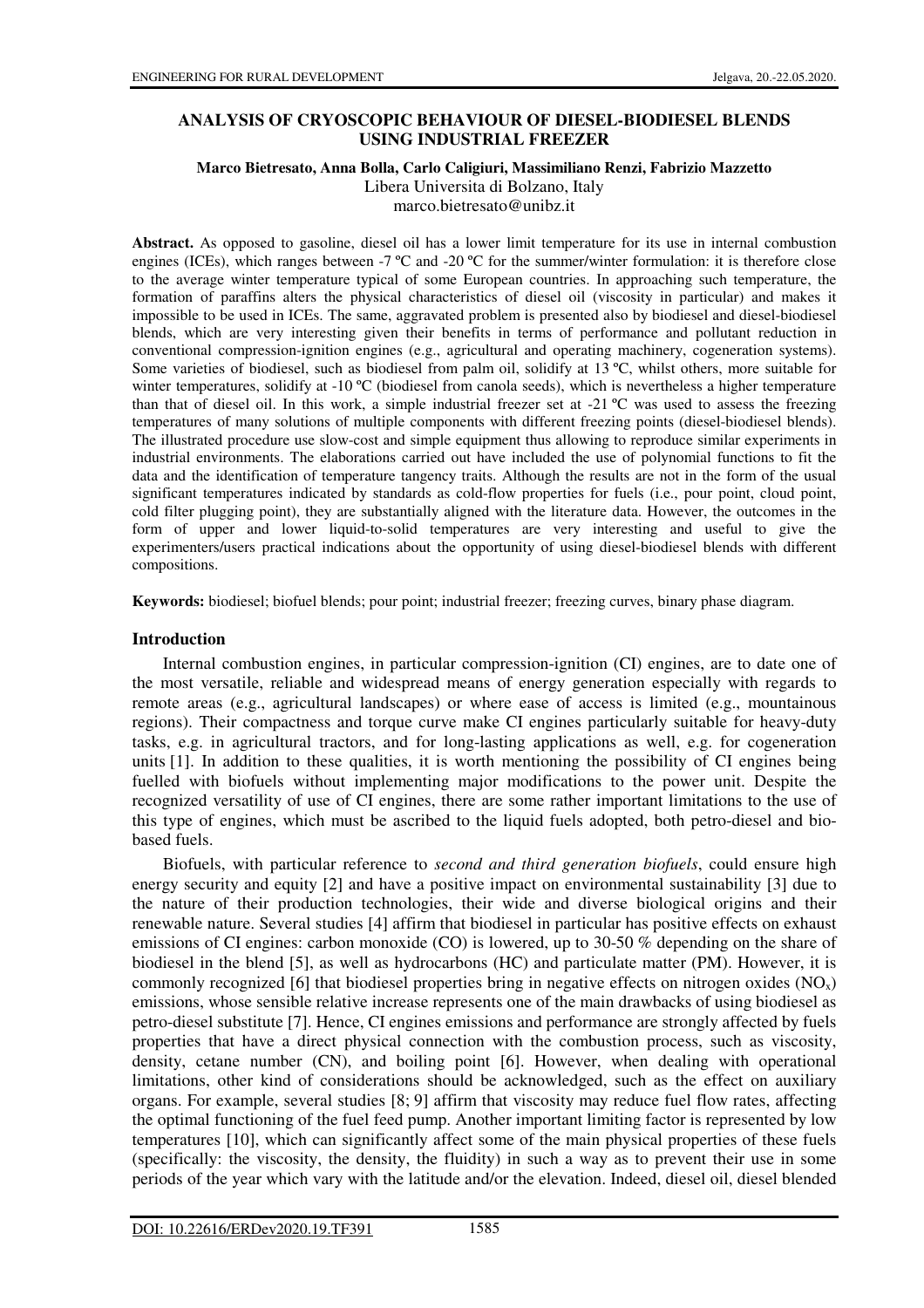fuels and biofuels (e.g., biodiesel) can be classified based on a variety of properties, amongst which the cold-flow properties are the most relevant to determine the applicability of diesel in regions with low temperature ranges [11-13]. *Cloud point* (CP), *pour point* (PP), and *cold filter plugging point* (CFPP) are amongst the cold-flow properties generally investigated for fuels [14], and are respectively the specific temperature at which the aliphatic groups in fuels start to form solid crystals (waxes), where the fuel stops flowing [15; 16], and where the fuel is not able to flow through a filter in a certain time [17; 18]. International standards for the determination of these temperature points are, e.g. the American Society for Testing and Materials (ASTM [19]) standards, namely ASTM D2500 [20] for cloud point, ASTM D6371 [21] for cold filter plugging point, and ASTM D97 [22] for pour point. In Europe, the *Deutsches Institut für Normung* (DIN [23]) provides comparable, widely applied standards, such as EN 116:2015 for cold filter plugging point [24] or EN 23015:1994 [25] and ISO 3015:2019 [26] for cloud point. The procedures indicated in such standards are surely very precise, being mainly based on the direct observation of the first agglomerates of waxes, e.g. blocked by a filter, but require specific equipment for laboratory and trained personnel. Moreover, in recent years, many studies have demonstrated the extreme convenience in the use, in agricultural or cogeneration engines, of blends of two or three components at different percentages [27-29], each optimized according to the specific needs and to the engine in which they are used. Unfortunately, the actual freezing temperature of these blends is often not known, and this is a significant limitation in their use. Since the production of biodiesel can be obtained using different local wastes and resources and directly used in CI engines, a practical and simplified procedure to assess the basic fuel properties would be beneficial to deploy the use of such resources without relying exclusively on expensive and complex practices.

Therefore, the present study intends to investigate what information can be obtained by placing a sample of fuel or fuel blends under sub-freezing temperatures and by observing the temperature plots produced by temperature logging via thermocouples, which is a rapid and inexpensive approach to identifying the above-mentioned critical temperature points. The principle exploited is the change in the physical properties (in particular, the different specific heats) of the liquid and solid phases which results into different slopes of the temporal trends of the temperature. In this case, it is not possible to exploit the constancy of the temperature which otherwise occurs at phase changes in pure substances, since both diesel fuel and biodiesel are mixtures of several components and do not show such thermal behaviour. Other than demonstrating the overall viability of the method, this study will put at the reader's disposal some interpolation curves useful to estimate the freezing temperatures of dieselbiodiesel binary blends at any percentage of biodiesel.

### **Materials and method**

The present investigation spans both an experimental and a data elaboration section. For the practical testing of temperature dependence, samples of fuel blends were subjected to freezing in a standard industrial freezer (Liebherr Comfort NoFrost CN 4815) at target temperature of -21 ºC. The fuel blends consisted of a combination of *conventional diesel oil* (D) and *biodiesel* (B) in varying volumetric proportions. According to [30], in Italy the CP for the pump summer diesel oil, like the one used in this investigation, is -7/ +8 °C, and the CFPP -17/ +2 °C. Please note that these values are quite different from those of the station winter diesel oil, due to some additives mixed in by the producer before selling the product on the market:  $-12/ +6$  °C [30] or  $-7/-3$  °C [31] for the CP,  $-29/-3$  °C [30] or -20/-12 ºC [31] for the CFPP. The CP for the biodiesel used in this investigation is certified by the producer (EcoFox, Chieti, Italy [32]) at 13 ºC and the CFPP at 10 ºC. Table 1 reports the blends tested in the present investigation, together with pure diesel (D100, also called B0 to have a uniform indication based on the biodiesel percentage) and pure biodiesel (B100), for a total of 8 different fuels.

Table 1

|  | Summary of the composition of the fuels/fuel blends tested in the current study |  |  |  |  |
|--|---------------------------------------------------------------------------------|--|--|--|--|
|  |                                                                                 |  |  |  |  |

| Component,       | Fuel             |           |            |                               |            |            |            |             |  |  |
|------------------|------------------|-----------|------------|-------------------------------|------------|------------|------------|-------------|--|--|
| $\%$ v/v         | <b>B0</b> (D100) | <b>B5</b> | <b>B15</b> | <b>B25</b>                    | <b>B40</b> | <b>B50</b> | <b>B60</b> | <b>B100</b> |  |  |
| Diesel oil       | 100              | 95        | 85         | $\overline{\phantom{a}}$<br>ت | 60         | 50         | 40         |             |  |  |
| <b>Biodiesel</b> |                  |           | ⊥ آ        | ت                             | 40         | 50         | 60         | 100         |  |  |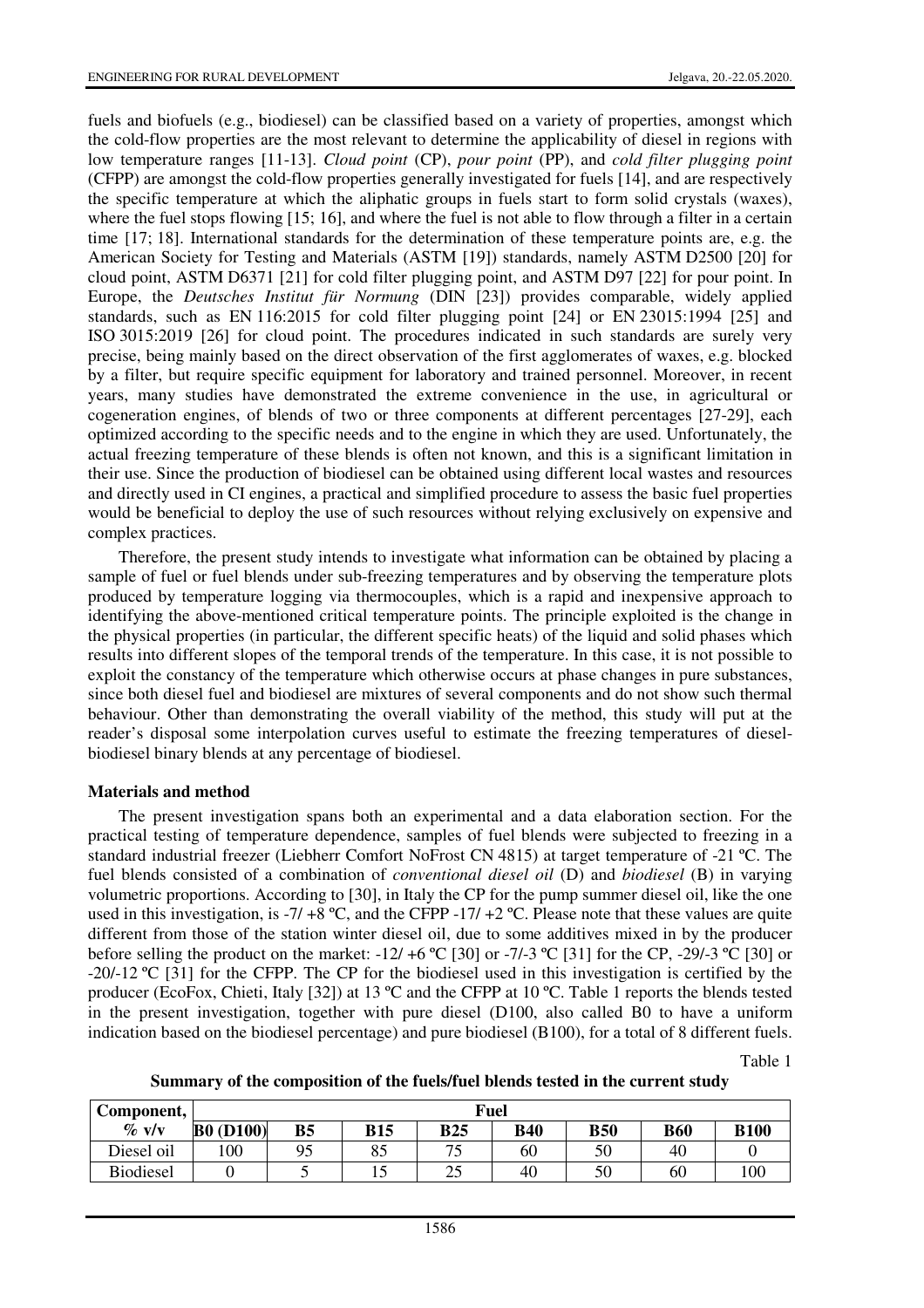One standard 50 mL laboratory Falcon tube was prepared for each test sample by boring a small hole into the cap (Fig. 1). 25 mL of each liquid was poured into the prepared Falcon tube, followed by the tightening of the screw cap. A T-type thermocouple compliant with IEC 584-2:1982 standard (temperature range: -200/ +370 °C; coupled materials: constantan, copper; accuracy:  $\pm 0.5$  °C) was fitted into each of the prepared holes and carefully placed towards the centre of the liquid and against the bottom of the Falcon tube. All the samples were supported by a plastic rack. The rack, samples and thermocouples wires were placed inside the freezer with an additional thermocouple recording the air temperature inside the freezer chamber. Temperature of the samples was closely monitored for nearly 3 hours by taking a record every 10 s (i.e., the sampling frequency was set at 0.1 Hz) using a DataTaker DT85M (by Thermo Fisher Scientific Australia Pty Ltd, Scoresby, Victoria, Australia [33]), able to automatically compensate the cold-junction.



Fig. 1. **Preparation of the tube rack with the fuel blends to be frozen; the caps have been bored in the middle to insert a thermocouple in each tube** 

Data analysis was carried out using a standard spreadsheet. After visual observation of the temperature data over time reported by the datalogger for the different blends, the following procedure was used to have more delineated trends (Fig. 2): a  $4<sup>th</sup>$ -degree polynomial (trendline function of Microsoft Excel) for each blend was computed (Fig. 3). The degree of the interpolation polynomial was decided upon by observing the curve fit visually and through optimization of the reported  $R^2$  (i.e., reaching the highest value of  $\mathbb{R}^2$  with the lowest polynomial degree possible). Indeed, on the basis of the recorded trends, which were all very similar although differently positioned on the temperature scale, a  $4<sup>th</sup>$ -degree polynomial proved to be the most suitable to fit the curves both in terms of capturing the macroscopic trend of the curves and in terms of the coefficient of determination  $R^2$  (very high, for all greater than 0.957). Only this polynomial guaranteed a sufficiently-constant first derivative before and after the curved section connecting the two approximately-straight stretches during the phase transition. All observations concerning the trends of temperature over the time were formulated on the basis of these polynomial curves (and of their first derivatives when necessary) over the time interval between 720 and 2 000 seconds, i.e. an approx. 8-minute interval at 12 minutes from the refrigeration start. Using tangent lines along the pseudo-straight stretches of the fitting curves, it has been possible to identify the start and end points of the curved stretches, corresponding to the progressive solidification of the considered blends (Fig. 3). Finally, a graph of the start and end temperatures of solidification of solutions as a function of the biodiesel content has been plotted. This graph is essentially a *binary phase diagram*, with the important difference that the mixed substances (diesel oil and biodiesel) are not pure substances. The data was analysed (1) both as the entire, raw dataset consisting of all temperature points (*original database* – OD), and (2) as a pre-processed dataset, reporting, instead of the original temperature data, the moving average calculated on 6 original temperature points, *i.e.* the average temperature on a minute (*pre-processed database* – PD). Thanks to the smoother trends assumed by the temperature curves after this latter operation, the individuation of the start and end transition points should in fact be easier. However, there is the risk of having slightly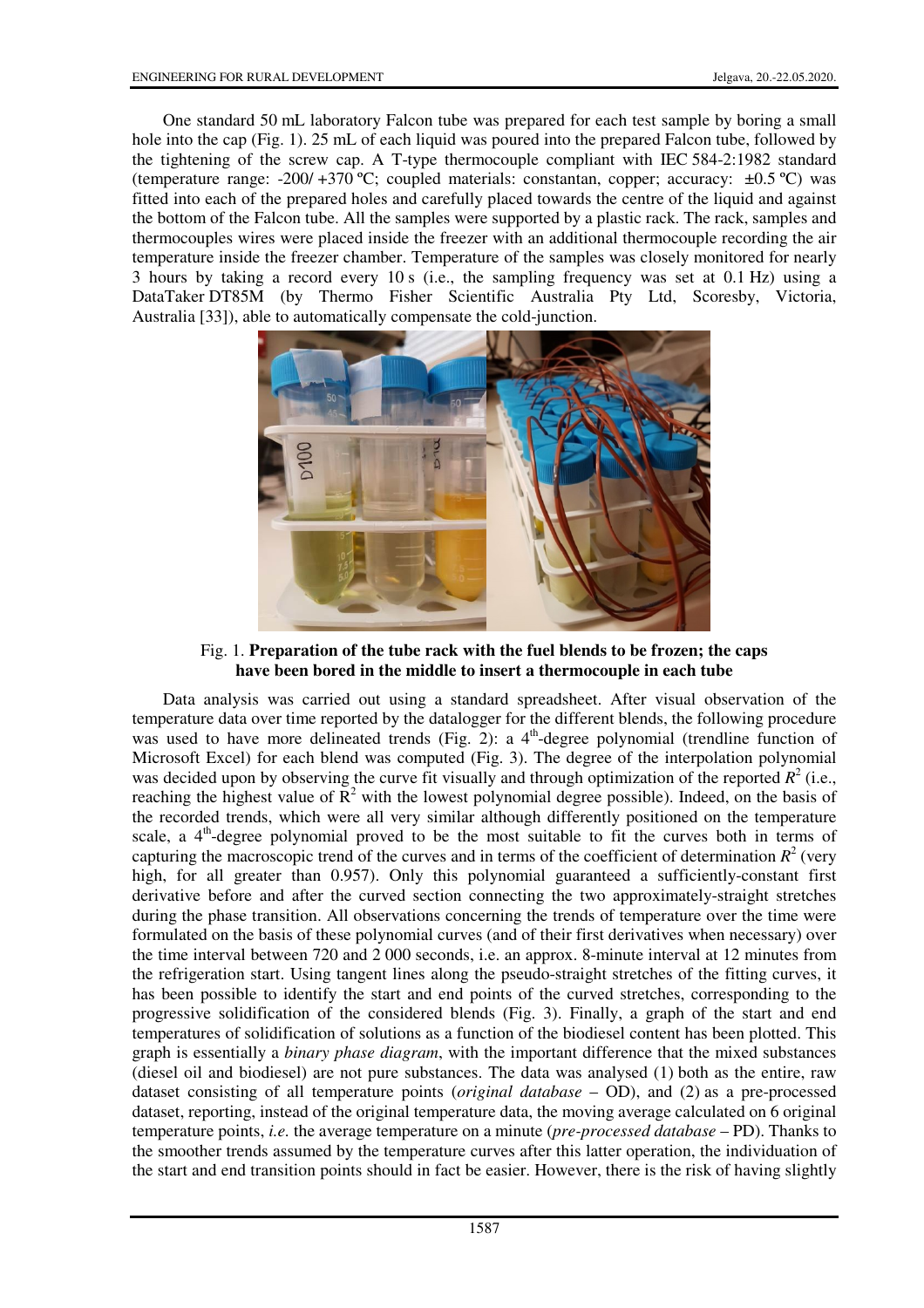different values. Therefore, possible differences between these two slightly different procedures were brought to light.



Fig. 2. **Three-phase procedure followed to study the fuel blend solidification**  (A) fit on original database; (B) fit on a pre-processed database



Fig. 3. **Example of fitting of an experimental trend between 720 and 2000 s with a 4th-degree polynomial curve (B40); on the same graph the tangent lines are also traced**

### **Results and discussion**

The collected temperature data showed a decline in temperature for all fuel blends starting immediately after the door of the industrial freezer was closed (Fig. 4). The air temperature, which gives a baseline for observation within the freezer, shows a first sharp temperature decrease to -10  $^{\circ}C$ , followed by a rather slower descent to approximatively -27 ºC. Due to its lag, the successive temperature increases are linked to a systemic property of the freezer which halts the active refrigeration at certain intervals or after reaching certain low temperatures. In fact, once the air temperature reached -10 ºC, the subsequent temperature descent followed a similar inclination as that previously displayed. Interestingly, this was not replicated fully between 6 500 and 8 000 s. The small oscillations observable on all the temperature curves at 640, 1 310, 2 890, 4 220, 5 140, 5 990 s respectively are due to the acquisition system. Indeed, the same oscillations were detected on the fuel temperature curves without any delay with respect to the oscillation of the air temperature curve. However, it was decided to consider only the experimental points between 720 and 2 000 s, a period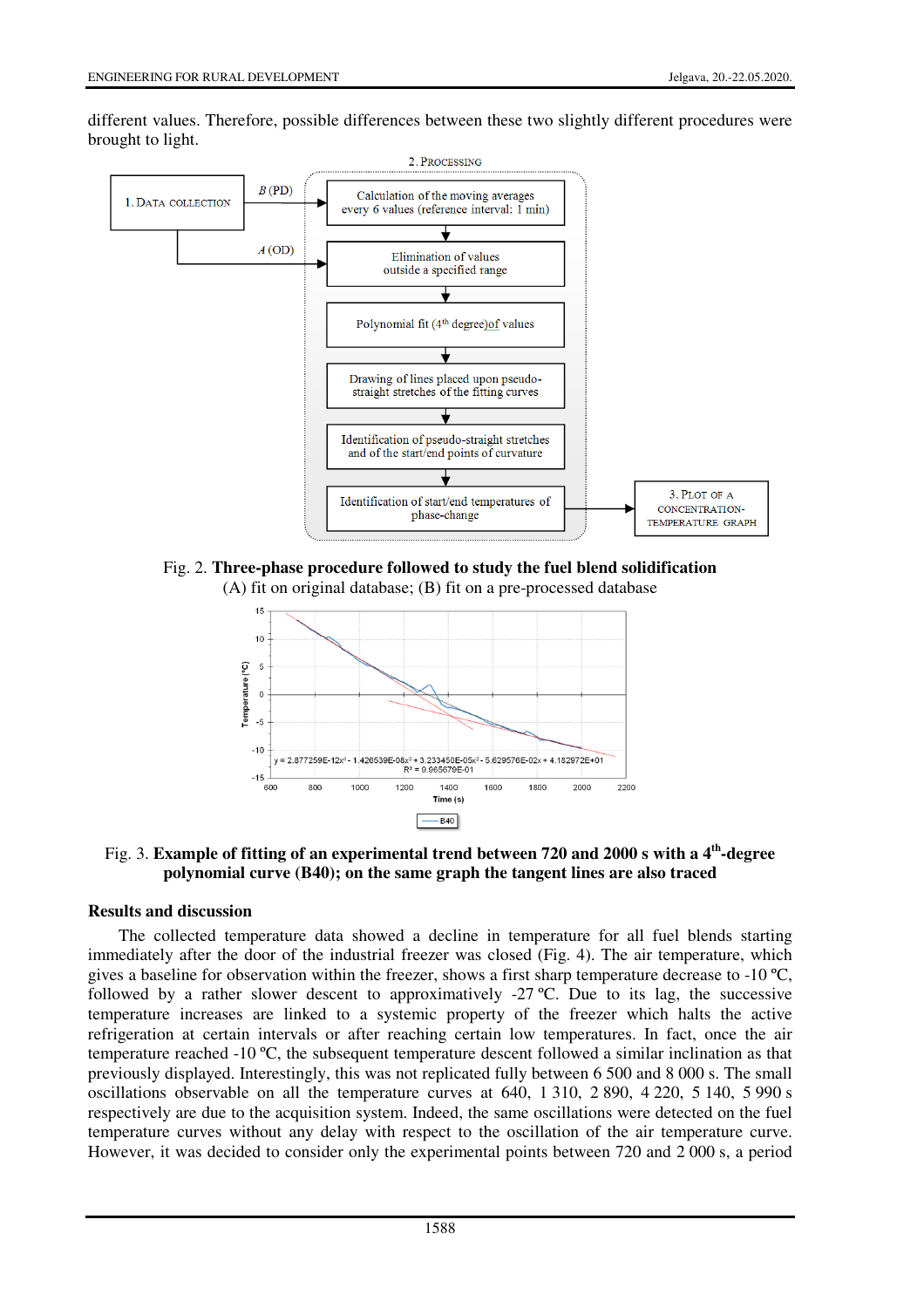corresponding to a uniform and slow decrease in air temperature  $(0.0047 \, \text{°C·s}^{-1})$ , corresponding to  $0.28 \text{ °C·min}^{-1}$ ) and to the complete solidification of all samples.



Fig. 4. **Time-temperature trends for several fuel blends referred to the entire duration of the experiments:** A – original database; B – pre-processed database (moving average on 6 values)

The behaviour of pure biodiesel (B100) was particular in that a seemingly slower temperature descent was observed compared to all other fuel blends (as visible in Fig. 5, the curve of pure biodiesel is above all other curves). In fact, a first point of inflection is observable for the B100 temperature descent already after approx. 15 minutes (precisely at 950 s) and a second one at 1470 s, corresponding respectively to the temperatures of 10.2 °C and 8.9 °C (OD) or 10.7 °C and 8.8 °C (PD), suggesting that a progressive degree of crystallization took place in the fuel between those two temperatures. The first temperatures are in accordance with the CFPP certified by the biodiesel producer (10 ºC), the second ones can be probably next to the PP, but this is actually impossible to verify (indeed the PP was not declared by the biodiesel producer). After that time interval, the temperature decrease of the B100 sample is substantially parallel to the temperature decrease recorded by the thermocouple exposed to the air, which could mean that no phase transition took place and that the sample is simply cooling in accordance with the refrigerator temperature. The behaviour of other fuels is very similar, with the curves very close one another although differently positioned in the Cartesian space (hence, with the slope changes occurring at different times and temperatures; Fig. 5). Also in these cases, the temperature trends reach the condition of parallelism with the air temperature trend after complete phase change.



Fig. 5. **Time-temperature trends for several fuel blends between 720 and 2 000 s:**   $A$  – original database;  $B$  – pre-processed database (moving average on 6 values)

The temperatures of start and end of the liquid-to-solid phase transition on both the cases (OD, PD) are listed in Table 2; as visible, the differences between the start and end temperatures obtained from the two databases is of  $0.6 \degree C$  maximum, meaning that the two databases are substantially equivalent. By plotting the upper and lower temperatures as a function of the biodiesel concentration (Fig. 6), as previously explained, it is possible to obtain a graph that is very similar in its concept to a binary phase diagram. In this case, the mixed substances (diesel oil and biodiesel) are not pure substances, witnessed by the two phase-transition intervals at 0 % and 100 % (pure substances show a single phase-change temperature). The same graph shows that the phase transition interval of diesel fuel is much wider than that of biodiesel (15.5 °C OD, 15.8 °C PD vs. 1.3 °C OD, 1.9 °C PD) and it decreases linearly as the percentage of biodiesel increases (see also Fig. 7). Although it is impossible to distinguish a CP or CFPP through this experiment, the temperatures obtained for the diesel oil and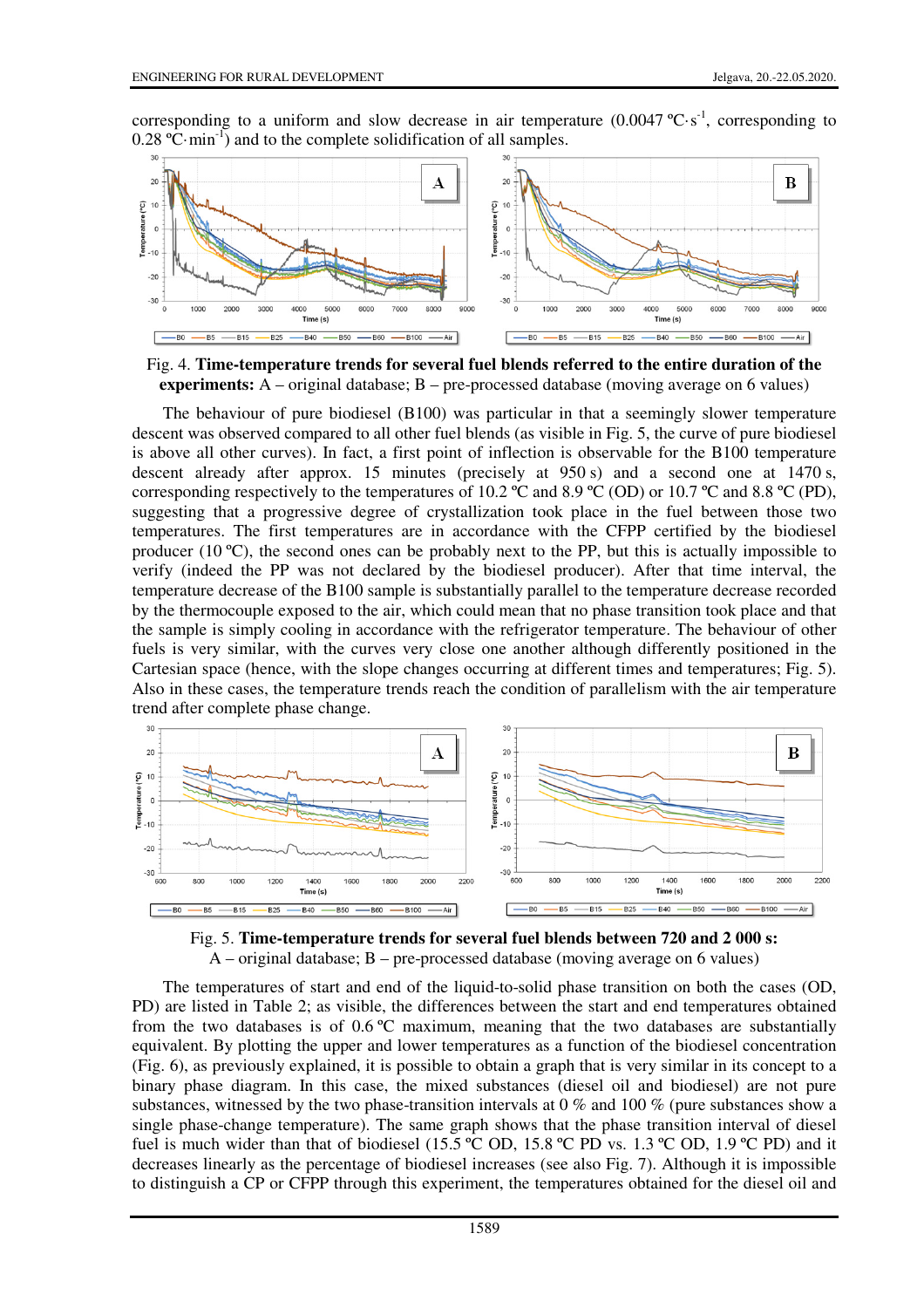biodiesel are coherent with the range of values found in the literature for the diesel oil (i.e., -17/ +8 ºC including the CP and CFPP ranges) or certified by the biodiesel producer (i.e.,  $+10/+13$  °C including the CP and CFPP ranges). The trends in the upper/lower temperatures of the phase transition (i.e., the start/end temperatures if considering the freezing) individuate a scythe-shaped area on the graph, increasing as the biodiesel content increases. What emerges from this graph is that the addition of a minimum percentage of diesel oil to biodiesel, till reaching the volumetric concentration of 40 % (i.e., obtaining a B60 blend), is sufficient to lower the upper phase transition temperature of about 4 ºC. Further additions of diesel oil have an effect mainly on the lower temperature of the phase change, which is lowered by about 20 °C when raising the volumetric percentage of diesel oil from 0 to 100 %. In the same graphs of Fig. 6 the equations of the interpolating polynomials are also given; as visible, the determination coefficients  $R^2$  are all very high ( $>0.966$  for the average phase-transition temperature), meaning that these equations can be reliably used to predict the temperature for binary blends having any concentration of biodiesel.

Table 2

|                                   | Biod,    | Liquid-to-solid phase transition temperature $(C)$ |                          |         |        |                               |         |         |        |        |  |
|-----------------------------------|----------|----------------------------------------------------|--------------------------|---------|--------|-------------------------------|---------|---------|--------|--------|--|
| <b>Fuel</b>                       | $\%$     |                                                    | <b>Original database</b> |         |        | <b>Pre-processed database</b> | Diff.   |         |        |        |  |
|                                   |          | <b>Upper</b>                                       | Lower                    | Diff.   | Ave.   | <b>Upper</b>                  | Lower   | Diff.   | Ave.   | Ave.   |  |
| B <sub>0</sub>                    | $\Omega$ | $+4.3$                                             | $-11.2$                  | $+15.5$ | $-3.5$ | $+4.9$                        | $-10.8$ | $+15.8$ | $-3.0$ | $+0.5$ |  |
| B <sub>5</sub>                    | 5        | $+1.3$                                             | $-7.7$                   | $+9.0$  | $-3.2$ | $+2.2$                        | $-7.4$  | $+9.7$  | $-2.6$ | $+0.6$ |  |
| <b>B15</b>                        | 15       | $+4.3$                                             | $-8.5$                   | $+12.9$ | $-2.1$ | $+5.0$                        | $-8.2$  | $+13.2$ | $-1.6$ | $+0.5$ |  |
| <b>B25</b>                        | 25       | $+0.4$                                             | $-9.0$                   | $+9.4$  | $-4.3$ | $+1.2$                        | $-8.9$  | $+10.1$ | $-3.8$ | $+0.5$ |  |
| <b>B40</b>                        | 40       | $+5.8$                                             | $-8.2$                   | $+14.1$ | $-1.2$ | $+6.1$                        | $-7.5$  | $+13.6$ | $-0.7$ | $+0.4$ |  |
| <b>B50</b>                        | 50       | $+3.9$                                             | $-2.7$                   | $+6.6$  | $+0.6$ | $+4.3$                        | $-2.6$  | $+6.8$  | $+0.8$ | $+0.3$ |  |
| <b>B60</b>                        | 60       | $+2.5$                                             | $-0.1$                   | $+2.6$  | $+1.2$ | $+3.1$                        | $+0.0$  | $+3.1$  | $+1.6$ | $+0.4$ |  |
| <b>B100</b>                       | 100      | $+10.2$                                            | $+8.9$                   | $+1.3$  | $+9.5$ | $+10.7$                       | $+8.8$  | $+1.9$  | $+9.7$ | $+0.2$ |  |
| 15<br>15<br>10<br>10 <sup>1</sup> |          |                                                    |                          |         |        |                               |         |         |        |        |  |

**Summary of the freezing temperatures emerging from this study** 



Fig.6. **Phase-transition temperature (***green broken line* **– upper temperature;** *blue* **– average temperature;** *orange* **– lower temperature) as a function of the biodiesel content:** A – original database; B – pre-processed database (moving average on 6 values); smooth lines indicate the 2<sup>nd</sup>-degree interpolating polynomials (*red* for the average of upper and lower phase transition temperatures; *black* for both the upper and the lower phase transition temperatures)



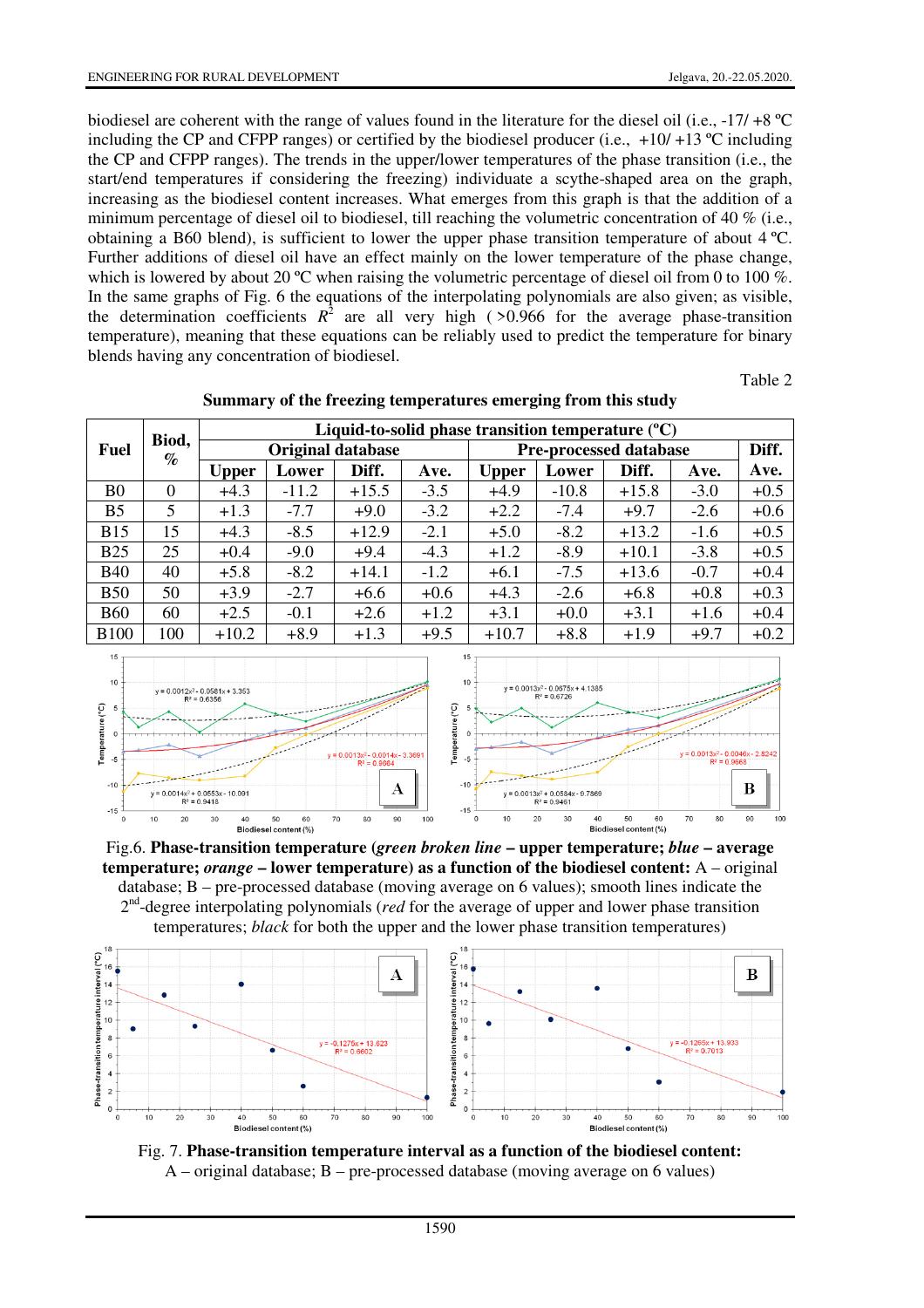Finally, the estimations of the average temperatures for OD and PD, and of the temperature intervals for OD and PD, have been plotted one against the other and the  $R<sup>2</sup>$  values have been calculated with reference to the bisector of the first and third quadrant (Fig. 8). For both the plots, the value of  $\mathbb{R}^2$  is very high (respectively, 0.98842 for the temperatures and 0.98879 for the temperature intervals), indicating a very good coincidence of the evidences obtained with the two described procedures.



Fig. 8. **Graphical comparison of (A) average liquid-to-solid temperatures and (B) phasetransition temperature intervals for the original and the pre-processed database (OD, PD)**

### **Conclusions**

The experimentation illustrated in this work showed a practical and simplified procedure to investigate the cryoscopic properties of diesel-biodiesel blends. Although the identification of the curve points of slope variation in the temperature graphs may not always be an easy task (it required fitting the data with  $4<sup>th</sup>$ -degree polynomial functions and tracing of tangency lines), the results are certainly interesting. Indeed, at the end of the data processing step, it has been possible to build a binary phase diagram that is useful to estimate the start and end temperatures of phase transition at any percentage of biodiesel in the blend. The results are substantially aligned with the literature and the analysis reports for diesel and biodiesel, and show a phase transition field that is linearly narrowed as the biodiesel percentage increases. While the upper temperature has few changes up to  $60\%$  of biodiesel (an increase of about 6 ºC can be observed), the greatest changes can be seen for the lower temperature, which varies instead of almost 20 ºC. Finally, a comparison was also made between the results obtained by carrying out a database pre-processing operation (i.e., the calculation of the moving average on 6 subsequent values).The differences are not substantial and, therefore, this operation, useful for identifying the upper and lower temperatures, can be carried out without loss of information content.

### **Acknowledgements**

This research was developed within the "*VISCOMOTOR*" ("*Effects of biofuels on lubricants performance in internal combustion for agricultural purposes*") internal research project, grant number TN200D. Moreover, the authors wish to thank Dr. Giovanni Pernigotto, for the useful suggestions, and Prof. Andrea Gasparella, for having put at the experimenters' disposal some of the used experimental instruments.

### **References**

- [1] Martinez S., Michaux G., Salagnac P., Bouvier J.L. Micro-combined heat and power systems (micro-CHP) based on renewable energy sources. Energy Convers Manag 2017; 154, pp. 262- 285. DOI: 10.1016/j.enconman.2017.10.035.
- [2] EurObserv'ER. Biofuels Barometer. Le J Des Energies Renouvelables 2015.
- [3] Rosegrant M.W., Zhu T., Msangi S., Sulser T. Global scenarios for biofuels: Impacts and implications. Rev Agric Econ 2008; 30, pp. 495-505. DOI: 10.1111/j.1467-9353.2008.00424.x.
- [4] Suresh M., Jawahar C.P., Richard A. A review on biodiesel production, combustion, performance, and emission characteristics of non-edible oils in variable compression ratio diesel engine using biodiesel and its blends. Renew Sustain Energy Rev 2018; 92, pp. 38-49.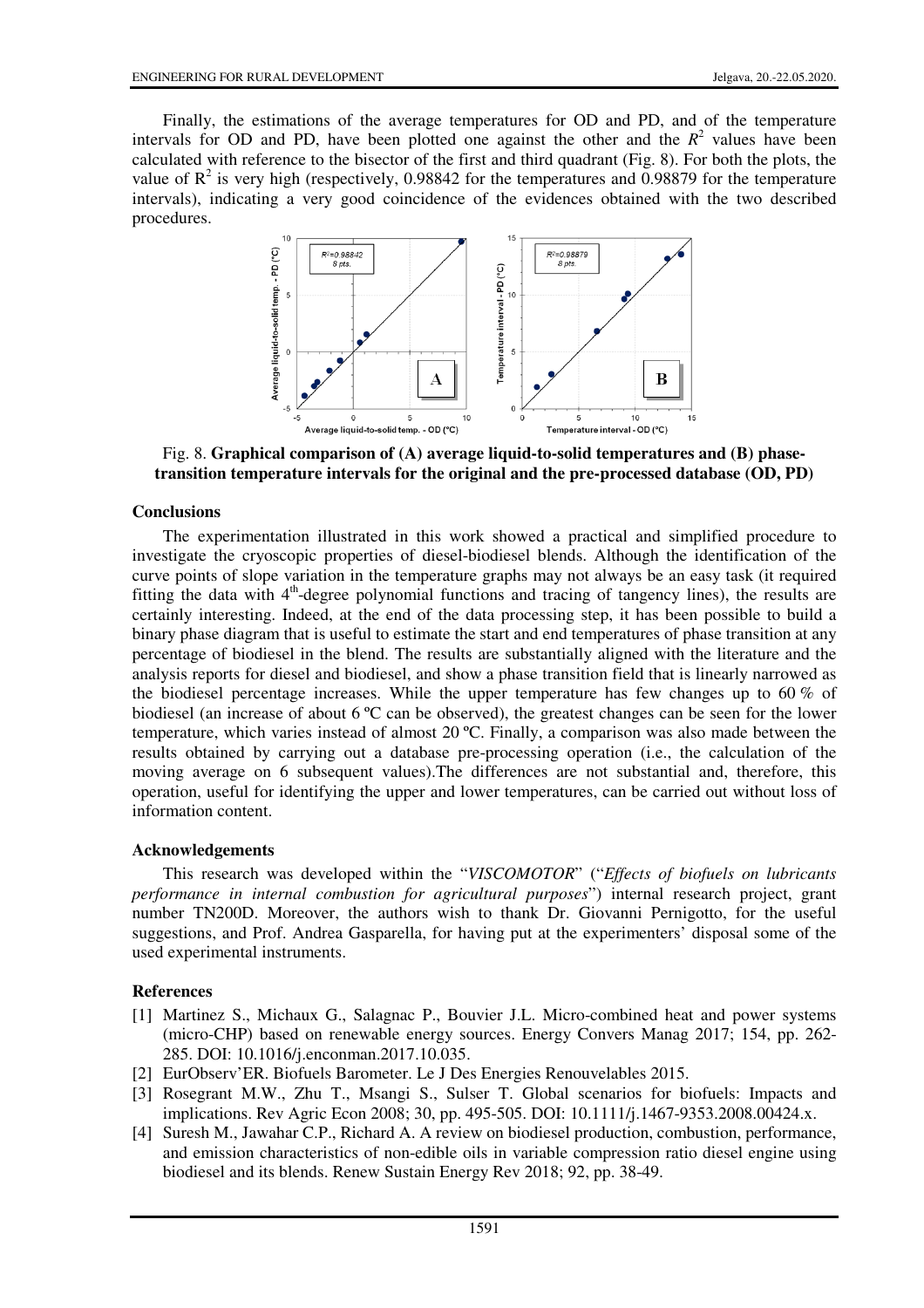DOI: 10.1016/J.RSER.2018.04.048.

- [5] Lapuerta M., Armas O., Rodriguez-Fernandez J. Effect of biodiesel fuels on diesel engine emissions. Prog Energy Combust Sci 2008; 34, pp. 198-223. DOI: 10.1016/j.pecs.2007.07.001.
- [6] Thangaraja J., Anand K., Mehta P.S. Biodiesel NOx penalty and control measures a review. Renew Sustain Energy Rev 2016; 61, pp. 1-24. DOI: 10.1016/J.RSER.2016.03.017.
- [7] Hazar H. Effects of biodiesel on a low heat loss diesel engine. Renew Energy 2009; 34, pp. 1533- 1537. DOI: 10.1016/j.renene.2008.11.008.
- [8] Clenci A., Niculescu R., Danlos A., Iorga-Simăn V., Trică A. Impact of Biodiesel Blends and Di-Ethyl-Ether on the Cold Starting Performance of a Compression Ignition Engine. Energies 2016; 9, 284. DOI: 10.3390/en9040284.
- [9] Caligiuri C., Bietresato M., Renzi M. The effect of using diesel-biodiesel-bioethanol blends on the fuel feed pump of a small-scale internal combustion engine. Energy Procedia 2019; 158, pp. 953- 958. DOI: 10.1016/j.egypro.2019.01.235.
- [10] Speight J.G., Loyalka S.K. Handbook of Alternative Fuel 2007.
- [11] Wang W., Li F., Li Y. Effect of biodiesel ester structure optimization on low temperature performance and oxidation stability. J Mater Res Technol 2020, pp. 1-10. DOI: 10.1016/j.jmrt.2020.01.005.
- [12] Lapuerta M., Rodríguez-Fernández J., Fernández-Rodríguez D., Patiño-Camino R. Cold flow and filterability properties of n-butanol and ethanol blends with diesel and biodiesel fuels. Fuel 2018; 224, pp. 552-559. DOI: 10.1016/j.fuel.2018.03.083.
- [13] Silva P.H.R., Gonçalves V.L.C., Mota C.J.A. Glycerol acetals as anti-freezing additives for biodiesel. Bioresour Technol 2010; 101, pp. 6225-6229. DOI: 10.1016/j.biortech.2010.02.101.
- [14] Knothe G., Krahl J., Van Gerpen J. The Biodiesel Handbook. vol. 1. 2005. DOI: 10.1201/9781439822357.
- [15] Coutinho J.A., Mirante F., Ribeiro J., Sansot J., Daridon J. Cloud and pour points in fuel blends. Fuel 2002; 81, pp. 963-967. DOI: 10.1016/S0016-2361(01)00213-7.
- [16] Ribeiro N.M., Pinto A.C., Quintella C.M., da Rocha G.O., Teixeira L.S.G., Guarieiro L.L.N, et al. The Role of Additives for Diesel and Diesel Blended (Ethanol or Biodiesel) Fuels: A Review. Energy & Fuels 2007; 21, pp. 2433-2445. DOI: 10.1021/ef070060r.
- [17] Claudy P., Létoffé J-M., Bonardi B., Vassilakis D., Damin B. Interactions between n-alkanes and cloud point-cold filter plugging point depressants in a diesel fuel. A thermodynamic study. Fuel 1993, 72, pp. 821-827. DOI: 10.1016/0016-2361(93)90086-H.
- [18] Mejía J.D., Salgado N., Orrego C.E. Effect of blends of Diesel and Palm-Castor biodiesels on viscosity, cloud point and flash point. Ind Crops Prod 2013; 43, pp. 791-797. DOI: 10.1016/j.indcrop.2012.08.026.
- [19] ASTM International. ASTM International Helping our world work better 2020. [online][25.03.2020] Available at: https://www.astm.org/
- [20] ASTM International. ASTM D2500-17a, Standard Test Method for Cloud Point of Petroleum Products and Liquid Fuels. West Conshohocken, PA: 2017. DOI: 10.1520/D2500-17A.
- [21] ASTM International. ASTM D6371-17a, Standard Test Method for Cold Filter Plugging Point of Diesel and Heating Fuels. West Conshohocken, PA: 2017. DOI: 10.1520/D6371-17A.
- [22] ASTM International. ASTM D97-17b, Standard Test Method for Pour Point of Petroleum Products. West Conshohocken, PA: 2017. DOI: 10.1520/D0097-17B.
- [23] DIN Deutsches Institut für Normung. DIN Deutsches Institut für Normung 2020. [online][23.03.2020] Available at: https://www.din.de/en.
- [24] Comité Européen De Normalisation. EN 116:2015 Diesel and domestic heating fuels Determination of cold filter plugging point - Stepwise cooling bath method. 2015.
- [25] Comité Européen De Normalisation. EN 23015:1994 Petroleum products Determination of cloud point. 1994.
- [26] ISO International Organization for Standardization. ISO 3015:2019 Petroleum and related products from natural or synthetic sources – Determination of cloud point. 2019.
- [27] Bietresato M., Caligiuri C., Bolla A., Renzi M., Mazzetto F. Proposal of a Predictive Mixed Experimental – Numerical Approach for Assessing the Performance of Farm Tractor Engines Fuelled with Diesel – Biodiesel-Bioethanol Blends. Energies 2019; 12, 2287. DOI: 10.3390/en12122287.